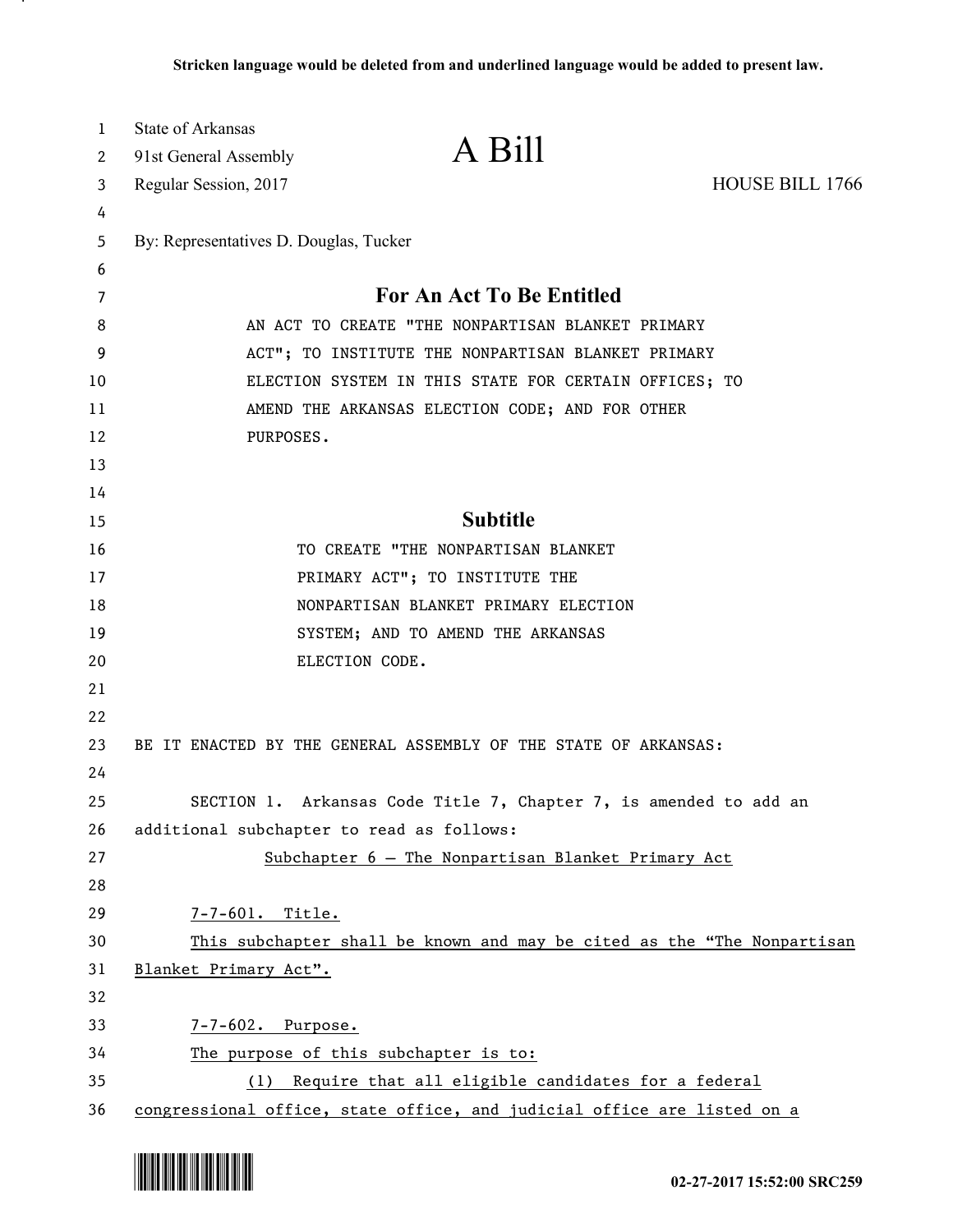| $\mathbf 1$ | single ballot in a primary election or general election without consideration |
|-------------|-------------------------------------------------------------------------------|
| 2           | of the political party of the candidate, if the candidate is affiliated with  |
| 3           | a political party; and                                                        |
| 4           | (2) Allow a registered voter to vote for the candidate of his or              |
| 5           | her choice without the consideration of the political party of the candidate, |
| 6           | if the candidate is affiliated with a political party.                        |
| 7           |                                                                               |
| 8           | 7-7-603. Application.                                                         |
| 9           | This subchapter applies to an election for a state office, federal<br>(a)     |
| 10          | congressional office, and judicial office.                                    |
| 11          | This subchapter does not apply to an election concerning a county<br>(b)      |
| 12          | office, municipal office, or township office.                                 |
| 13          | (c) The general law concerning elections in this state shall apply to         |
| 14          | an election under this subchapter unless otherwise provided for under law.    |
| 15          |                                                                               |
| 16          | 7-7-604. Administration.                                                      |
| 17          | The State Board of Election Commissioners shall have authority to adopt       |
| 18          | rules for the administration of open primary elections under this subchapter. |
| 19          |                                                                               |
| 20          | 7-7-605. Definitions.                                                         |
| 21          | As used in this subchapter                                                    |
| 22          | (1) "Judicial office" means the office of justice of the Supreme              |
| 23          | Court, judge of the Court of Appeals, circuit judge, district judge, and      |
| 24          | prosecuting attorney; and                                                     |
| 25          | (2) "Open election" means an election held in the manner provided by          |
| 26          | this subchapter for the purpose of selecting nominees for candidates for      |
| 27          | elections at a general or special election in this state.                     |
| 28          |                                                                               |
| 29          | 7-7-606. Open primary elections - Date.                                       |
| 30          | An open primary election under this subchapter shall take place at the        |
| 31          | same time as a primary election for county, township, and municipal offices   |
| 32          | under § 7-7-203.                                                              |
| 33          |                                                                               |
| 34          | 7-7-607. Filing as a candidate with a party affiliation.                      |
| 35          | $(a)(1)$ Except as provided in subsection $(g)$ of this section, a person     |
| 36          | who files as a candidate for an office may indicate a party affiliation to be |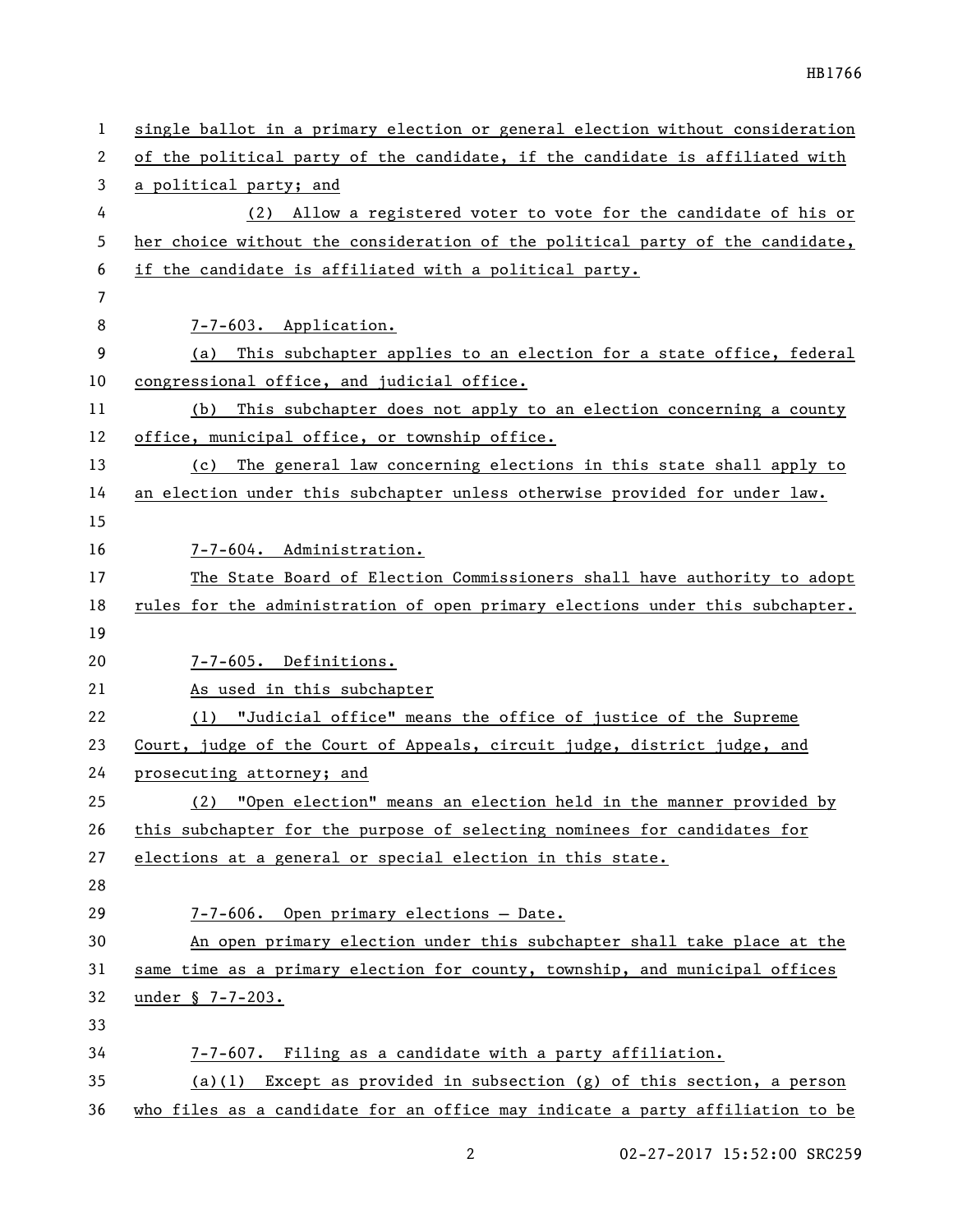| $\mathbf{1}$ | noted on the ballot.                                                          |
|--------------|-------------------------------------------------------------------------------|
| 2            | (2) A person who files as a candidate for office indicating a                 |
| 3            | party affiliation to be noted on the ballot shall not:                        |
| 4            | (A) File indicating more than one (1) party affiliation in                    |
| 5            | that election; or                                                             |
| 6            | (B)<br>File as an independent or write-in candidate in that                   |
| 7            | election.                                                                     |
| 8            | $(b)(1)$ A person who chooses to indicate a party affiliation shall file      |
| 9            | as a candidate during a one-week period ending at 12:00 noon on the first day |
| 10           | in March and beginning at 12:00 noon one (1) week prior to the first day in   |
| 11           | March before the open election.                                               |
| 12           | The person shall submit the:<br>(2)                                           |
| 13           | Political practices pledge;<br>(A)                                            |
| 14           | Party certificate; and<br>(B)                                                 |
| 15           | (C)<br>Affidavit of eligibility.                                              |
| 16           | The political practices pledge, party certificate, and<br>(3)                 |
| 17           | affidavit of eligibility shall be filed with the county clerk or the          |
| 18           | Secretary of State during regular office hours during the filing period under |
| 19           | this section.                                                                 |
| 20           | The name of a candidate who does not file a political<br>(4)                  |
| 21           | practices pledge, party certificate, and affidavit of eligibility by the      |
| 22           | filing deadline with the Secretary of State or county clerk shall not appear  |
| 23           | on the ballot.                                                                |
| 24           | (c) The Secretary of State shall not accept for filing the political          |
| 25           | practices pledge or affidavit of eligibility of a candidate seeking to file   |
| 26           | for candidacy to any federal congressional or state office indicating an      |
| 27           | affiliation with a political party unless the candidate first files a party   |
| 28           | certificate.                                                                  |
| 29           | $(d)(1)$ At least seventy-five (75) days before the open primary              |
| 30           | election and general election, the Secretary of State shall certify to the    |
| 31           | county committees and to the county boards of election commissioners a list   |
| 32           | of the names of all candidates who have filed as required under this section  |
| 33           | with the Secretary of State.                                                  |
| 34           | (2) At least seventy-five (75) days before the open primary                   |
| 35           | election and general election, the county clerk shall certify to the county   |
| 36           | committees and to the county board of election commissioners a list of the    |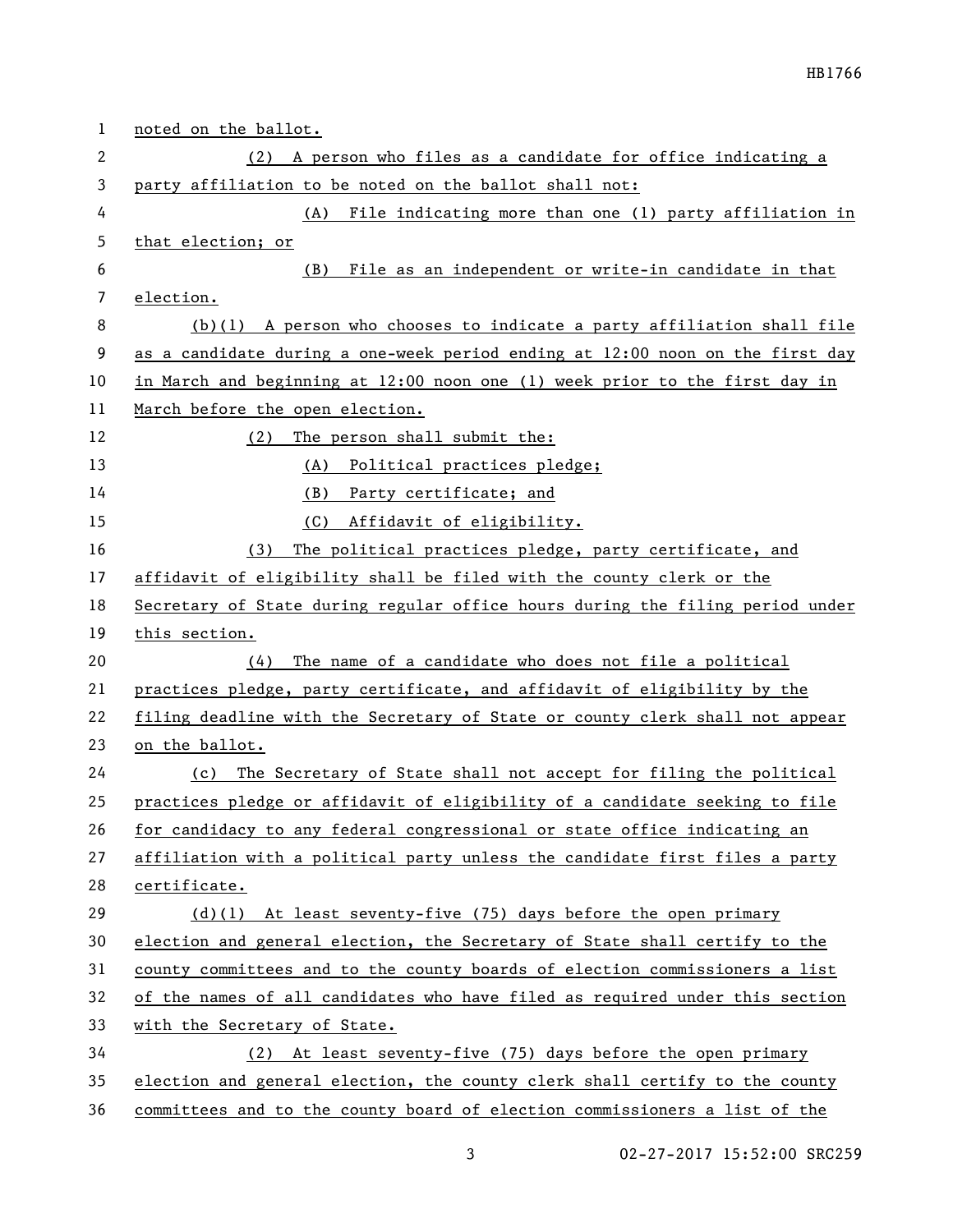| 1              | names of all candidates who have filed as required under this section with     |
|----------------|--------------------------------------------------------------------------------|
| 2              | the county clerk.                                                              |
| 3              | $(e)(1)$ The county board of election commissioners shall convene, at          |
| 4              | the time specified in the notice to the members given by the chair of the      |
| 5              | board, no later than the tenth day after each election for the purpose of      |
| 6              | canvassing the returns and certifying the election results.                    |
| $\overline{7}$ | (2) If a time is not specified for the meeting of the county                   |
| 8              | board of election commissioners, the meeting shall be at $5:00$ p.m.           |
| 9              | $(f)(1)$ The county board of election commissioners shall certify to the       |
| 10             | Secretary of State and the secretary of each state committee of each           |
| 11             | political party the results of the contests for all federal congressional and  |
| 12             | state offices.                                                                 |
| 13             | Immediately after ascertaining the results for all federal<br>(2)              |
| 14             | congressional and state offices, the Secretary of State shall certify to the   |
| 15             | state committee of each political party a list of all candidates for the       |
| 16             | offices.                                                                       |
| 17             | (g) A person who files for the office of Justice of the Supreme Court,         |
| 18             | Judge of the Court of Appeals, circuit judge, district judge, or prosecuting   |
| 19             | attorney shall not indicate a party affiliation on the ballot.                 |
| 20             |                                                                                |
| 21             | 7-7-608. Filing as an independent - Petitions - Disqualification.              |
| 22             | $(a)(1)$ A person desiring to have his or her name placed upon the             |
| 23             | ballot as an independent candidate without political party affiliation for     |
| 24             | any federal congressional or state office in any open election in this state   |
| 25             | shall file the following during the one-week period ending at 12:00 noon on    |
| 26             | the first day in March and beginning at $12:00$ noon one (1) week prior to the |
| 27             | first day in March the year in which the election is to be held:               |
| 28             | (A) A political practices pledge;                                              |
| 29             | An affidavit of eligibility;<br>(B)                                            |
| 30             | A notice of candidacy stating the name and title the<br>(C)                    |
| 31             | candidate proposes to appear on the ballot and identifying the elective        |
| 32             | office sought, including the position number, if any; and                      |
| 33             | A petition under this section.<br>(D)                                          |
| 34             | $(2)$ (A) An independent candidate shall state the same position,              |
| 35             | including the position number, if any, on his or her petition.                 |
| 36             | When a candidate has identified the position sought on<br>(B)                  |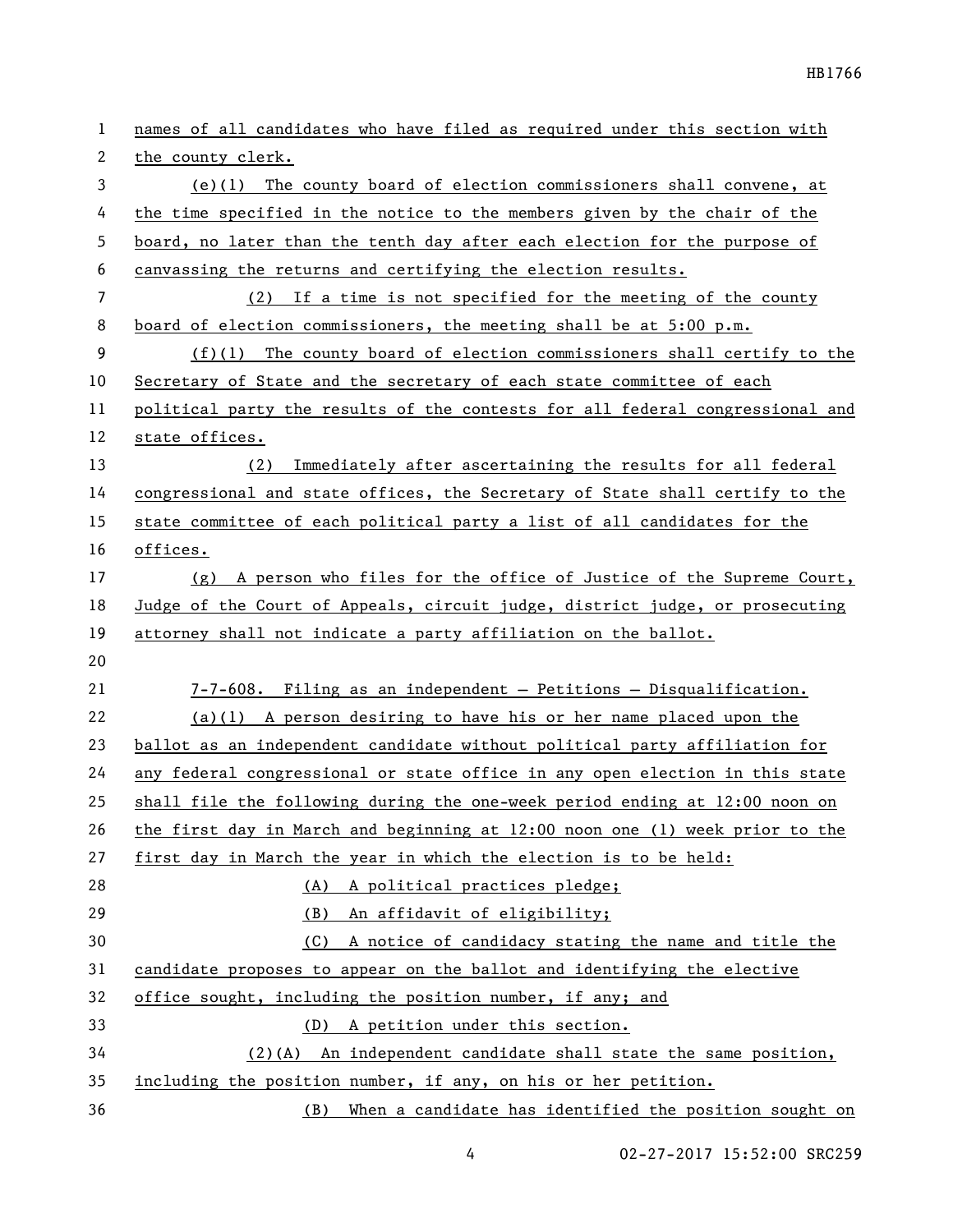| 1              | the notice of candidacy, the candidate shall not be allowed to change the     |
|----------------|-------------------------------------------------------------------------------|
| 2              | position but may withdraw a notice of candidacy and file a new notice of      |
| 3              | candidacy designating a different position before the deadline for filing.    |
| 4              | $(b)(1)$ The petition for a candidate for a federal congressional office      |
| 5              | or state office shall be signed by the lesser of:                             |
| 6              | Three percent (3%) of the qualified electors of the<br>(A)                    |
| $\overline{7}$ | state; or                                                                     |
| 8              | Ten thousand (10,000) qualified electors.<br>(B)                              |
| 9              | $(2)$ (A) Each elector signing the petition shall be a registered             |
| 10             | voter.                                                                        |
| 11             | (B)<br>The petition shall:                                                    |
| 12             | (i) Be directed to the official with whom the person                          |
| 13             | is required by law to file the petition to qualify as a candidate; and        |
| 14             | (ii) Request that the name of the person be placed                            |
| 15             | on the ballot for election to the office mentioned in the petition.           |
| 16             | (3) Petitions shall be circulated not earlier than ninety (90)                |
| 17             | calendar days before the deadline for filing petitions to qualify as an       |
| 18             | independent candidate unless the number of days is reduced by a proclamation, |
| 19             | ordinance, resolution, order, or other authorized document for a special      |
| 20             | election under § 7-11-101 et seq.                                             |
| 21             | $(4)$ If the number of days in which the petition for independent             |
| 22             | candidacy may be circulated is reduced by a proclamation, ordinance,          |
| 23             | resolution, order, or other authorized document for a special election under  |
| 24             | § 7-11-101 et seq., the number of signatures required on the petition shall   |
| 25             | be reduced proportionately.                                                   |
| 26             | Each elector signing the petition shall be a registered<br>(5)                |
| 27             | voter.                                                                        |
| 28             | The petition shall:<br>(6)                                                    |
| 29             | Be directed to the official with whom the person is<br>(A)                    |
| 30             | required by law to file the petition to qualify as a candidate;               |
| 31             | Request that the name of the person be placed on the<br>(B)                   |
| 32             | ballot for election to the office mentioned in the petition; and              |
| 33             | Be on a form prescribed by the Secretary of State that<br>(C)                 |
| 34             | includes without limitation designated space for:                             |
| 35             | The signature of the qualified elector;<br>(i)                                |
| 36             | (ii) The printed name of the qualified elector;                               |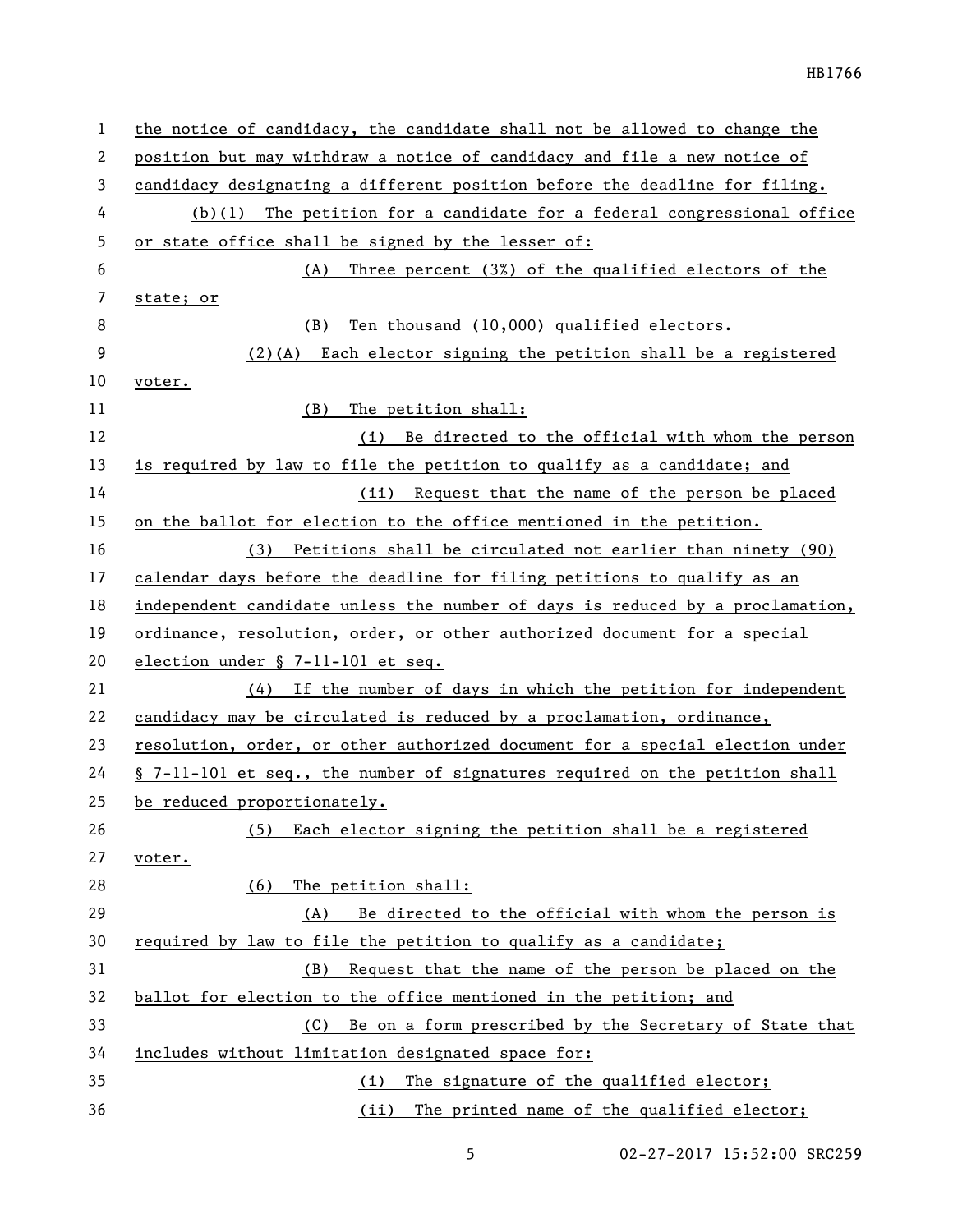| 1  | The date of the signature of the qualified<br>(iii)                           |
|----|-------------------------------------------------------------------------------|
| 2  | elector; and                                                                  |
| 3  | The address of the qualified elector.<br>(iv)                                 |
| 4  | The person filing for office as an independent candidate<br>(7)               |
| 5  | shall submit with the petition an affidavit that swears:                      |
| 6  | The signatures were not collected for a period more<br>(A)                    |
| 7  | than ninety (90) days;                                                        |
| 8  | The beginning and ending dates for collection of<br>(B)                       |
| 9  | signatures on the petition are those as indicated on the affidavit; and       |
| 10 | The signatures were collected and the petition was<br>(C)                     |
| 11 | executed and submitted in compliance with the law.                            |
| 12 | Signatures that are incorrectly obtained or submitted under<br>(8)            |
| 13 | this section shall not be counted.                                            |
| 14 | (c) A person who files as an independent candidate shall not file as a        |
| 15 | write-in candidate or a candidate indicating a party affiliation in that      |
| 16 | election.                                                                     |
| 17 |                                                                               |
| 18 | 7-7-609. Notice of candidacy as a write-in candidate.                         |
| 19 | (a) During a one-week period ending at 12:00 noon on the first day in         |
| 20 | March and beginning at 12:00 noon one (1) week before the first day in March, |
| 21 | a person who seeks to be a write-in candidate for office shall:               |
| 22 | File with the county clerk or Secretary of State:<br>(1)                      |
| 23 | (A) A notice of write-in candidacy;                                           |
| 24 | A political practices pledge; and<br>(B)                                      |
| 25 | (C)<br>The affidavit of eligibility; and                                      |
| 26 | (2) Notify the county board of election commissioners of each                 |
| 27 | county in which the candidate seeks election of his or her intent and filing. |
| 28 | The notice shall be filed with the Secretary of State.<br>(b)                 |
| 29 |                                                                               |
| 30 | 7-7-610. Party certificate and political party filing fees.                   |
| 31 | (a)(1) A political party may impose a filing fee for candidates               |
| 32 | seeking to indicate on the ballot an affiliation with that political party.   |
| 33 | $(2)(A)$ The filing fee for county, municipal, and township                   |
| 34 | offices shall be fixed by the county committee of the political party, as     |
| 35 | authorized by the state committee of the political party.                     |
| 36 | The filing fee for all other offices shall be<br>(B)                          |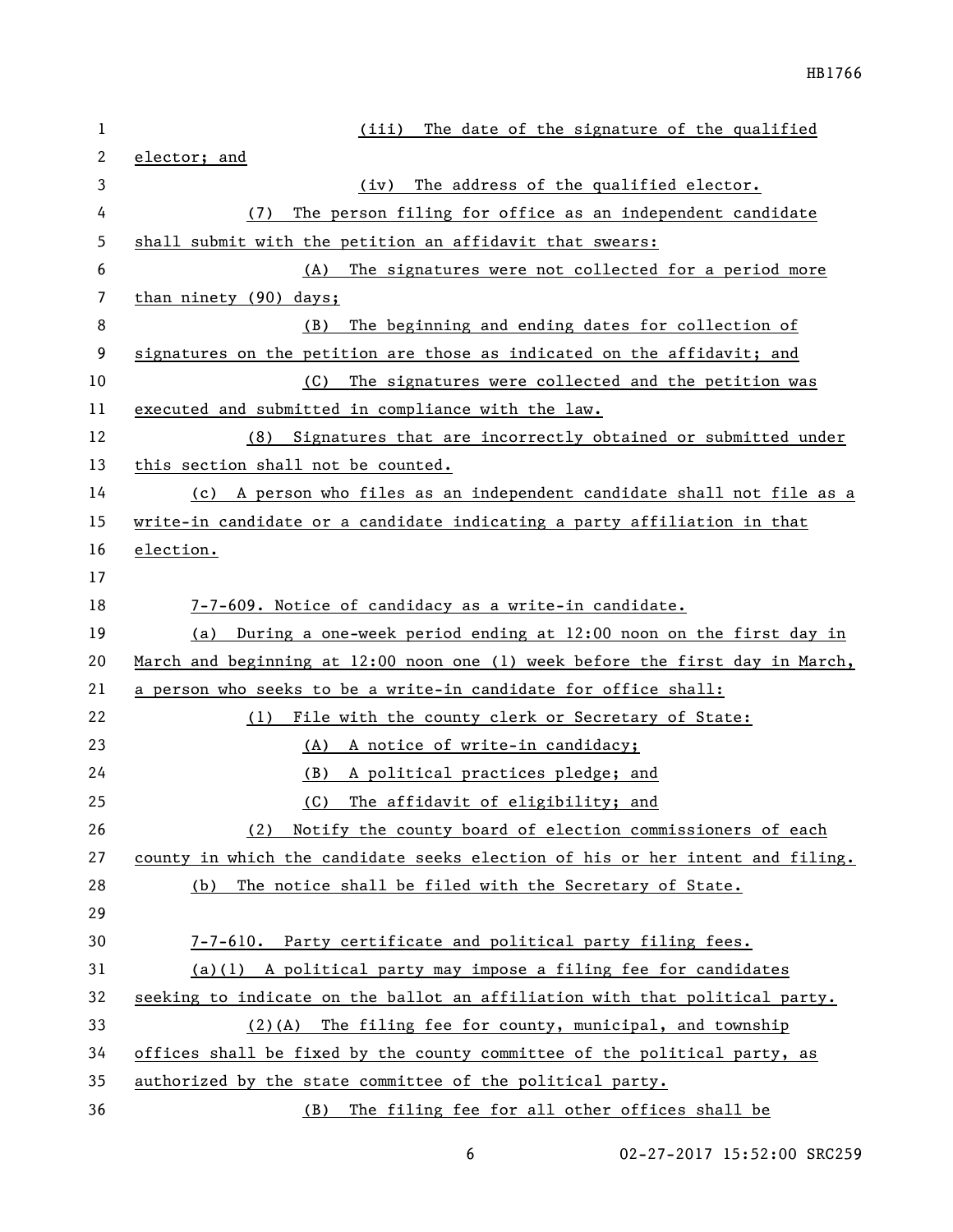| 1              | established by the state committee of the political party.                   |
|----------------|------------------------------------------------------------------------------|
| $\overline{2}$ | A candidate seeking a party certificate shall:<br>(3)                        |
| 3              | (A) File an affidavit of eligibility;                                        |
| 4              | File a party pledge if any is required by the<br>(B)                         |
| 5              | political party; and                                                         |
| 6              | (C) Pay the party filing fees if filing fees are required                    |
| 7              | by the political party.                                                      |
| 8              | (b) Candidates shall:                                                        |
| 9              | (1) File the party pledge and the affidavit of eligibility with              |
| 10             | the secretary of the state committee of the political party or his or her    |
| 11             | designated agent; and                                                        |
| 12             | (2) Pay the party filing fees with the secretary of the state                |
| 13             | committee of the political party or his or her designated agent.             |
| 14             | (c) A candidate who does not file the party pledge and affidavit of          |
| 15             | eligibility and pay the party filing fee at the time and in the manner       |
| 16             | provided for in this section shall not receive a party certificate and shall |
| 17             | not have his or her name printed on the ballot at any general election.      |
| 18             | The names of candidates who file with the state committee as<br>(d)          |
| 19             | provided for in this section shall be certified to the various county        |
| 20             | committees and the various county boards of election commissioners in the    |
| 21             | manner and at the time provided under § 7-5-607.                             |
| 22             |                                                                              |
| 23             | 7-7-611. Open election held with preferential primary election -             |
| 24             | Separate ballots.                                                            |
| 25             | (a) At each open primary election that is held with the preferential         |
| 26             | primary election for the office of President of the United States, each      |
| 27             | county board of election commissioners shall furnish separate ballots for    |
| 28             | each political party containing:                                             |
| 29             | The names of persons seeking the office of President of the<br>(1)           |
| 30             | United States to be voted on as a nominee or candidate of that political     |
| 31             | party;                                                                       |
| 32             | The names of all qualified candidates for the open election;<br>(2)          |
| 33             | The names of all qualified candidates for the nonpartisan<br>(3)             |
| 34             | judicial general election; and                                               |
| 35             | (4) All measures and questions, if any, to be decided by the                 |
| 36             | voters.                                                                      |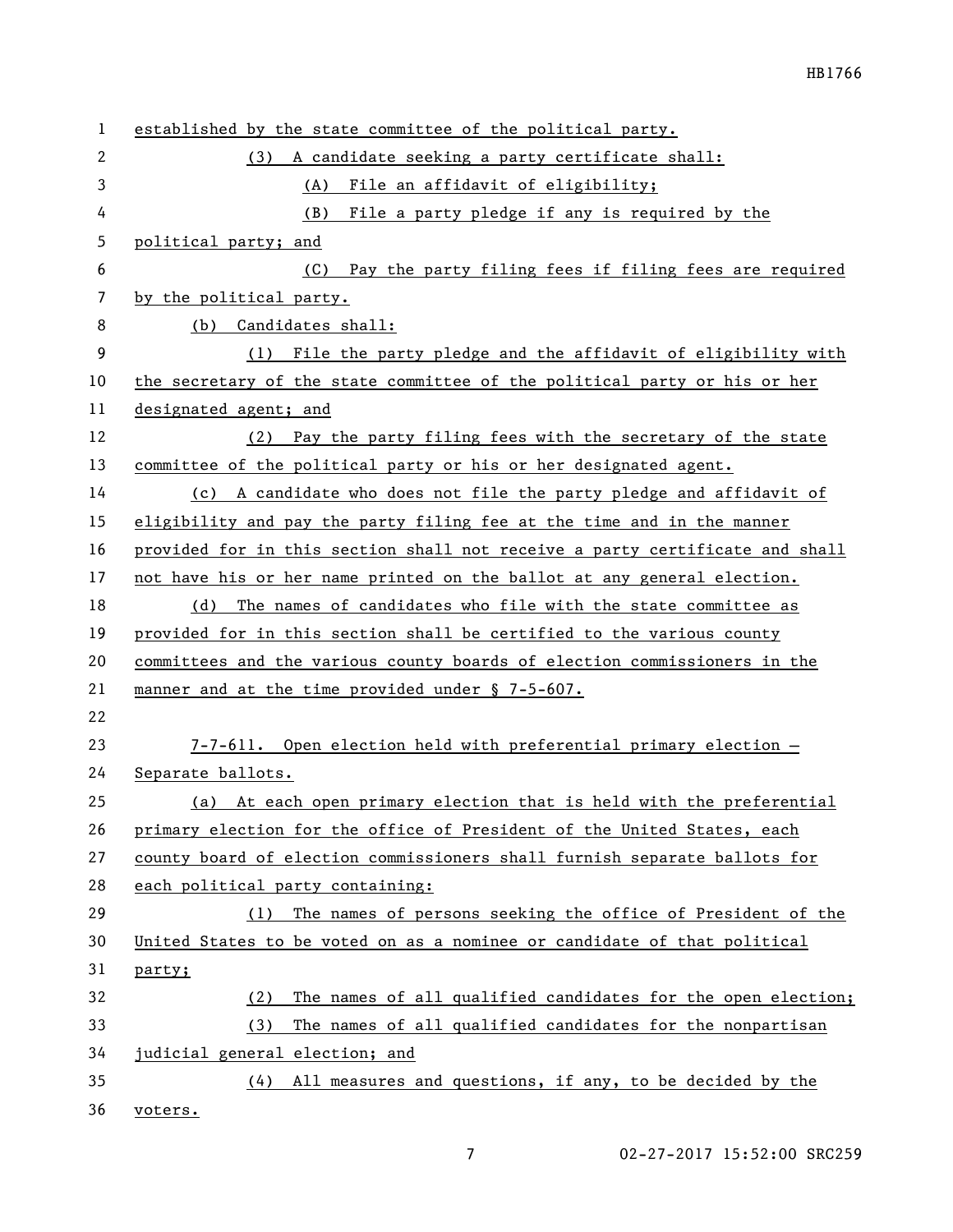| 1  | The county board of election commissioners also shall furnish a<br>(b)        |
|----|-------------------------------------------------------------------------------|
| 2  | separate nonpartisan ballot containing the names of all qualified candidates  |
| 3  | for the open election, all qualified candidates for the nonpartisan election, |
| 4  | and all measures and questions, if any, to be decided by the voters.          |
| 5  |                                                                               |
| 6  | $7-7-612$ . Progress to general election - Tie vote and runoff.               |
| 7  | $(a)(1)$ The two (2) candidates for a federal congressional office,           |
| 8  | state office, or judicial office who receive the most votes in the open       |
| 9  | election shall appear on the ballot in the general election.                  |
| 10 | (2) If the two (2) candidates receiving the most number of votes              |
| 11 | receives the same number of votes in an open election:                        |
| 12 | (A) Both candidates' names shall be placed on the ballot                      |
| 13 | in the general election; and                                                  |
| 14 | An open runoff election shall not be held for that<br>(B)                     |
| 15 | office.                                                                       |
| 16 | $(b)(1)(A)$ If an election for a federal congressional office, state          |
| 17 | office, or judicial office results in one (1) candidate receiving the most    |
| 18 | votes and two (2) candidates receiving the same number of votes and the       |
| 19 | second highest number of votes in the open election, the two (2) candidates   |
| 20 | who received the same number of votes and the second highest number of votes  |
| 21 | shall appear on the ballot at the open runoff election.                       |
| 22 | The candidate who receives the most votes in the open<br>(B)                  |
| 23 | election and the candidate who receives the most votes in the open runoff     |
| 24 | election shall appear on the ballot in the general election.                  |
| 25 | $(2)(A)$ If an election for a federal congressional office, state             |
| 26 | office, or judicial office results in more than two (2) candidates receiving  |
| 27 | the same number of votes and the highest number of votes in the open          |
| 28 | election, the candidates who received the same number of votes and the        |
| 29 | highest number of votes shall appear on the ballot at the open runoff         |
| 30 | election.                                                                     |
| 31 | The two (2) candidates who receive the most votes in<br>(B)                   |
| 32 | the open runoff election shall appear on the ballot in the general election.  |
| 33 | $(3)(A)$ If two (2) candidates for a federal congressional office,            |
| 34 | state office, or judicial office receive the same number of votes at the open |
| 35 | runoff election, the State Board of Election Commissioners shall determine    |
| 36 | which candidate will proceed to the general election by lot at a public       |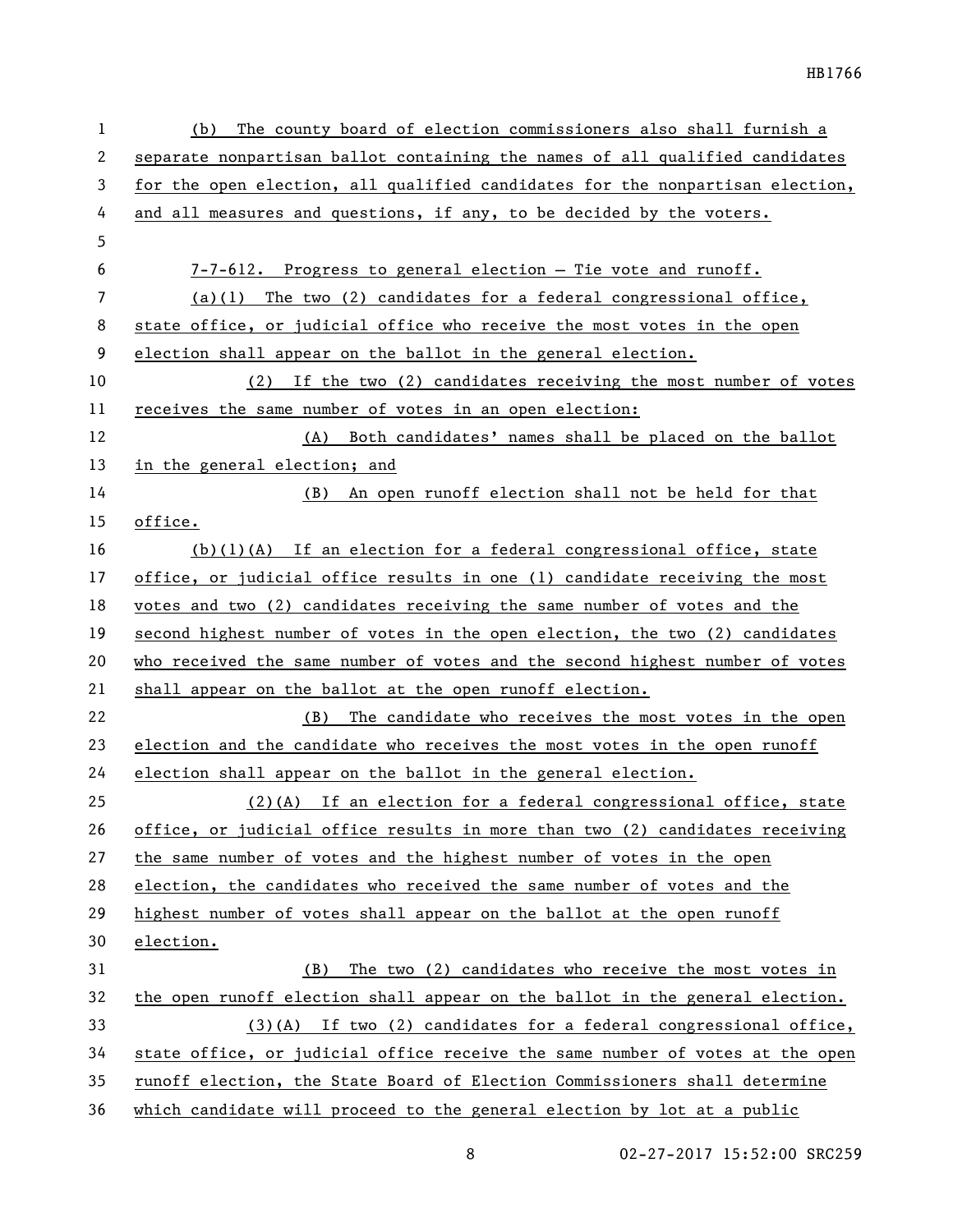meeting and in the presence of the two (2) candidates. (B) The candidate who receives the most votes in the open election and the candidate who is chosen by lot shall appear on the ballot in the general election. (c)(1)(A) If two (2) candidates for any office, except those offices named in Arkansas Constitution, Article 6, § 3, and the office of Lieutenant Governor, receive the same number of votes at the general election, a special runoff election shall be held three (3) weeks after the general election. (B) If two (2) candidates for district, county, township, or municipal office receive the same number of votes at the special runoff election three (3) weeks after the general election, the county board of election commissioners shall determine which candidate is elected by lot at a 13 public meeting and in the presence of the two (2) candidates. (2) If two (2) candidates for the office of Lieutenant Governor receive the same number of votes at the general election, one (1) shall be chosen by: (A) Joint vote of both houses of the General Assembly; and (B) Majority vote of the membership of the General Assembly. SECTION 2. Arkansas Code § 7-1-101(26), concerning definitions relevant to elections, is amended to read as follows: (26)(A) "Party filing period" means the period of time established by law for the candidate for a political party's nomination to file his or her party certificate with the Secretary of State or county clerk, as the case 26 may be $\div$ . (B) This definition does not apply to an election under The Nonpartisan Blanket Primary Act, § 7-7-601 et seq.; SECTION 3. Arkansas Code § 7-1-101(37), concerning definitions relevant to elections, is amended to read as follows: (37)(A) "Vacancy in nomination" means the circumstances in which:  $(A)(i)$  The person who received the majority of votes at the preferential primary election or general primary election cannot accept the nomination due to death or notifies the party that he or she will not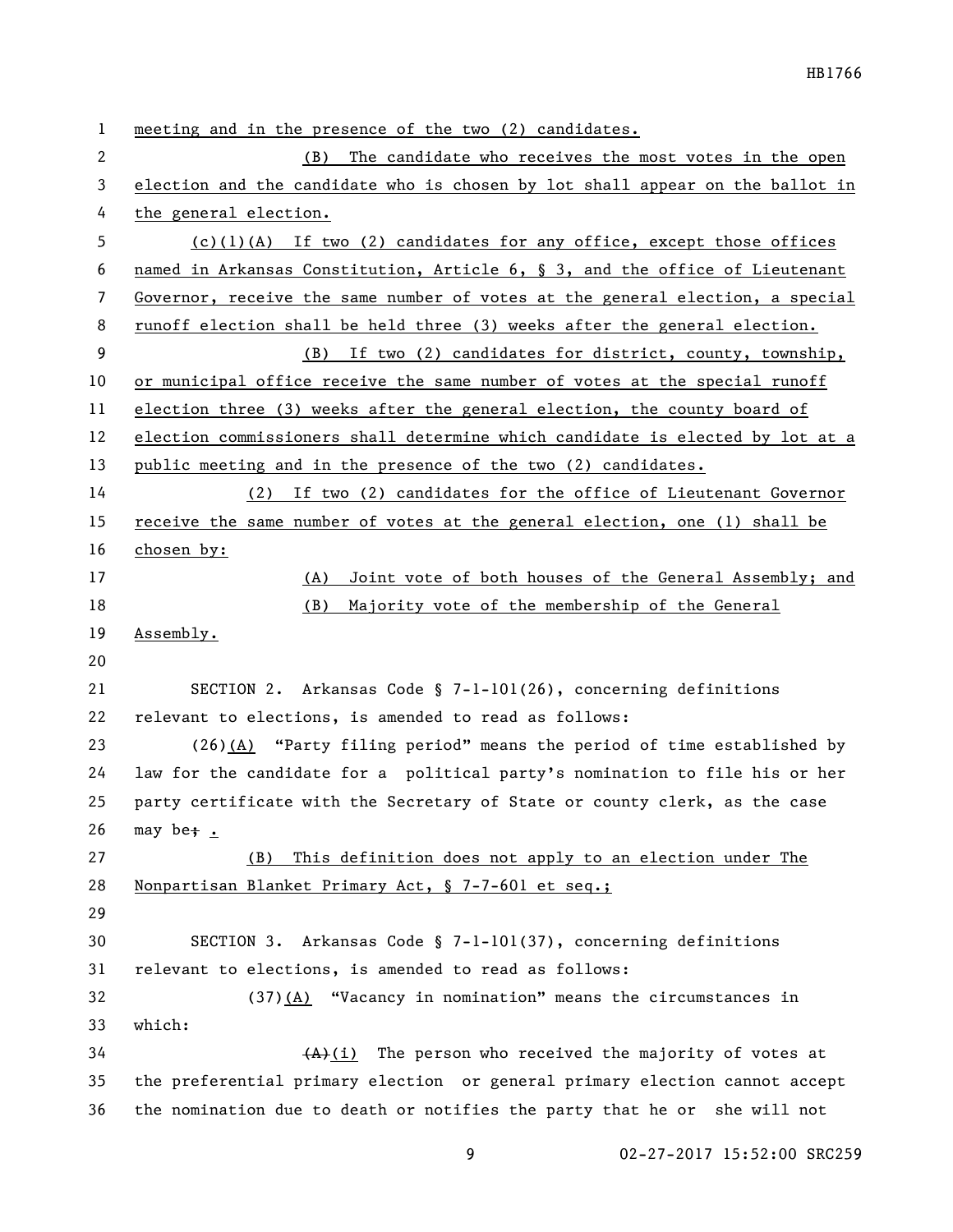accept the nomination due to serious illness, moving out of the area from which the person was elected as the party's nominee, or filing for another office preceding the final date for certification of nominations; or  $\left(\frac{B}{B}\right)(i)$  There is a tie vote for the same office at a 5 general primary election; (B) This definition does not apply to an election under 7 The Nonpartisan Blanket Primary Act, § 7-7-601 et seq.; SECTION 4. Arkansas Code § 7-1-103(a)(19)(B), concerning the misdemeanor offense for casting a ballot in the preferential primary of one (1) political party and the general primary of another political party, is amended to read as follows: 13 (B) No Except as provided under The Nonpartisan Blanket Primary Act, § 7-7-601 et seq., a person shall not cast a ballot or vote in the preferential primary election of one (1) political party and then cast a ballot or vote in the general primary of another political party in this state; SECTION 5. Arkansas Code § 7-1-103(a)(22), concerning a misdemeanor offense protecting anonymity of votes, is amended to read as follows: 21 (22) No An election official, poll watcher, or any other person 22 in or out of this state in  $\frac{amy}{ap}$  a primary, open, general, or special election in this state shall not divulge to any person the results of any votes cast for any candidate or on any issue in the election until after the closing of 25 the polls on the day of the election. The provisions of this This subdivision (a)(22) shall not apply to any township or precinct in this state in which all of the registered voters therein have voted prior to the closing of the polls in those instances in which there are fifteen (15) or fewer registered voters in the precinct or township; and SECTION 6. Arkansas Code § 7-3-101(2), concerning powers and duties of political parties, is amended to read as follows: 33 (2) Prescribe the qualifications for voting in their: (A) party primaries Their primary election; and or (B) An election under The Nonpartisan Blanket Primary Act,

§ 7-7-601; and

HB1766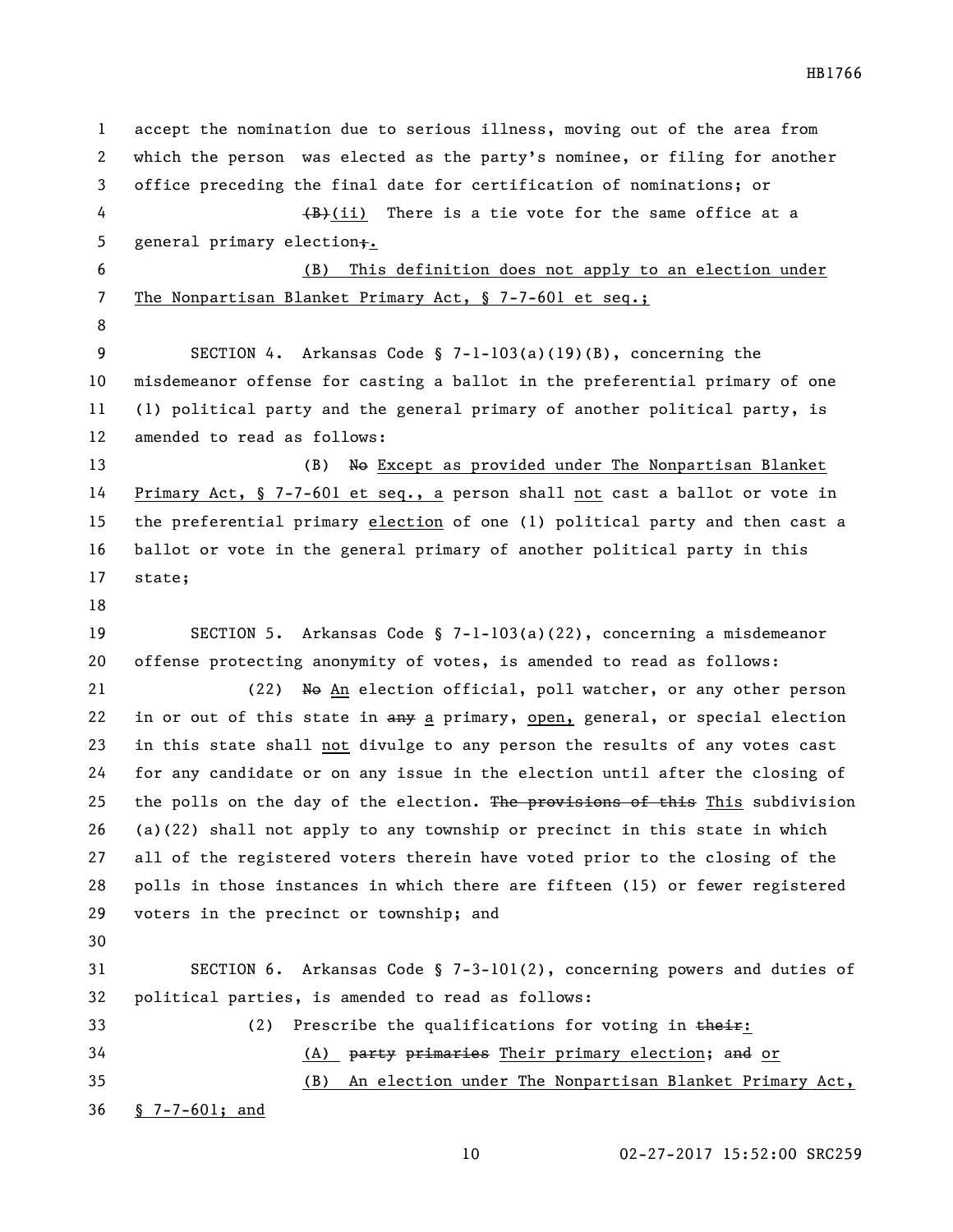SECTION 7. Arkansas Code § 7-3-107 is amended to read as follows: 7-3-107. State convention — Declaration of election results and nominees — Certificates. 5 (a) After a primary election for the selection of nominees for United States, state, or district offices, each political party shall hold a state convention following the biennial general primary election for the purpose of: (1) Receiving from the Secretary of State the certification of 10 the election results for all United States, state, and district offices. Each political party shall furnish to each successful nominee a certificate of nomination; and (2) Performing other duties as may be required by political party rules or by law. SECTION 8. Arkansas Code § 7-7-101 is amended to read as follows: 7-7-101. Selection of nominees. The name of no person shall be printed on the ballot in any general or special election in this state as a candidate for election to any office 20 unless the person shall have been certified as a nominee selected pursuant to 21 this subchapter. SECTION 9. Arkansas Code § 7-7-102 is amended to read as follows: 7-102. Party nominees certified at primary election. (a) Except as provided in subsection (b) of this section, nominees of any political party for United States Senate, United States House of 27 Representatives, or state, a district, county, township, or applicable municipal office to be voted upon at a general election shall be certified as having received a majority of the votes cast for the office, or as an unopposed candidate, at a primary election held by the political party in the manner provided by law. (b) A new political party established by petition shall nominate any candidate by convention for the first general election after certification of a sufficient petition. (c) This section does not apply to an election under The Nonpartisan

Blanket Primary Act, § 7-7-601 et seq.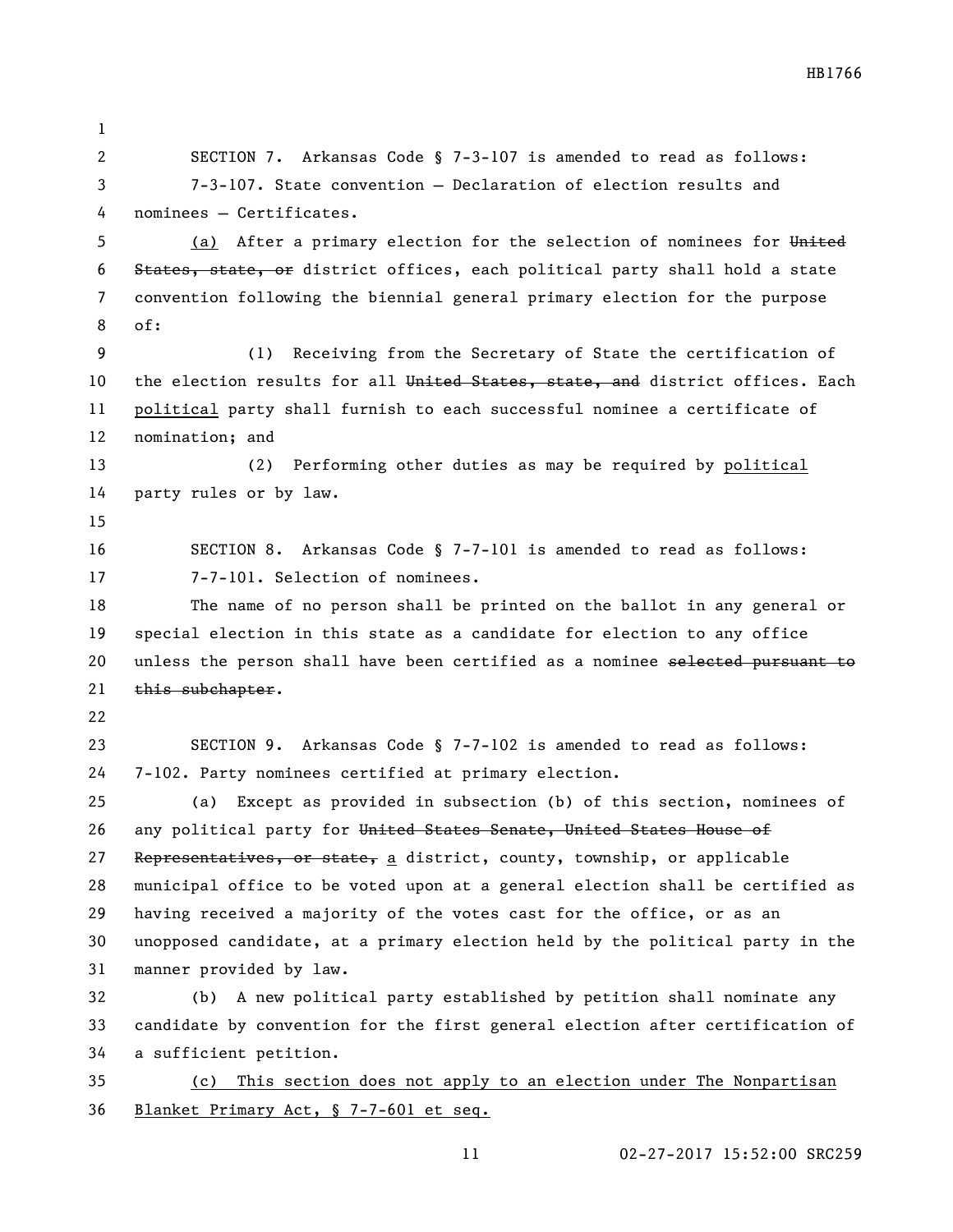| 1  |                                                                               |
|----|-------------------------------------------------------------------------------|
| 2  | SECTION 10. Arkansas Code § 7-7-103, concerning filing as an                  |
| 3  | independent candidate, is amended to add an additional subsection to read as  |
| 4  | follows:                                                                      |
| 5  | This section does not apply to an election under The Nonpartisan<br>(d)       |
| 6  | Blanket Primary Act, § 7-7-601 et seq.                                        |
| 7  |                                                                               |
| 8  | SECTION 11. Arkansas Code § 7-7-104, concerning vacancies in                  |
| 9  | nominations, is amended to add an additional subsection to read as follows:   |
| 10 | This section does not apply to an election under The Nonpartisan<br>(g)       |
| 11 | Blanket Primary Act, § 7-7-601 et seq.                                        |
| 12 |                                                                               |
| 13 | SECTION 12. Arkansas Code § 7-7-106, concerning filling vacancies in          |
| 14 | candidacy for nomination, is amended to add an additional subsection to read  |
| 15 | as follows:                                                                   |
| 16 | This section does not apply to an election under The Nonpartisan<br>(g)       |
| 17 | Blanket Primary Act, § 7-7-601 et seq.                                        |
| 18 |                                                                               |
| 19 | SECTION 13. Arkansas Code § 7-7-201 is amended to read as follows:            |
| 20 | 7-7-201. Law governing primary elections.                                     |
| 21 | The cost of political party primaries all primary elections shall<br>(a)      |
| 22 | be borne by the State of Arkansas and shall be paid from an appropriation     |
| 23 | made to the State Board of Election Commissioners for that purpose.           |
| 24 | $(b)(1)$ Within each county, the political party primary elections shall      |
| 25 | be conducted by the county board of election commissioners.                   |
| 26 | The state board shall have authority to adopt rules for the<br>(2)            |
| 27 | administration of all primary elections consistent with the provisions of     |
| 28 | this chapter.                                                                 |
| 29 | The state board may withhold reimbursement of funds to the<br>(3)             |
| 30 | counties for state-funded elections for failure to comply with the rules      |
| 31 | developed by the state board for the administration of primary elections or   |
| 32 | applicable state election laws until all requirements are met to the          |
| 33 | satisfaction of the state board.                                              |
| 34 | Each Except as provided under The Nonpartisan Blanket<br>(4)                  |
| 35 | Primary Act, § 7-7-601 et seq., each political party shall be responsible for |
| 36 | determining the qualifications of candidates seeking nomination by the        |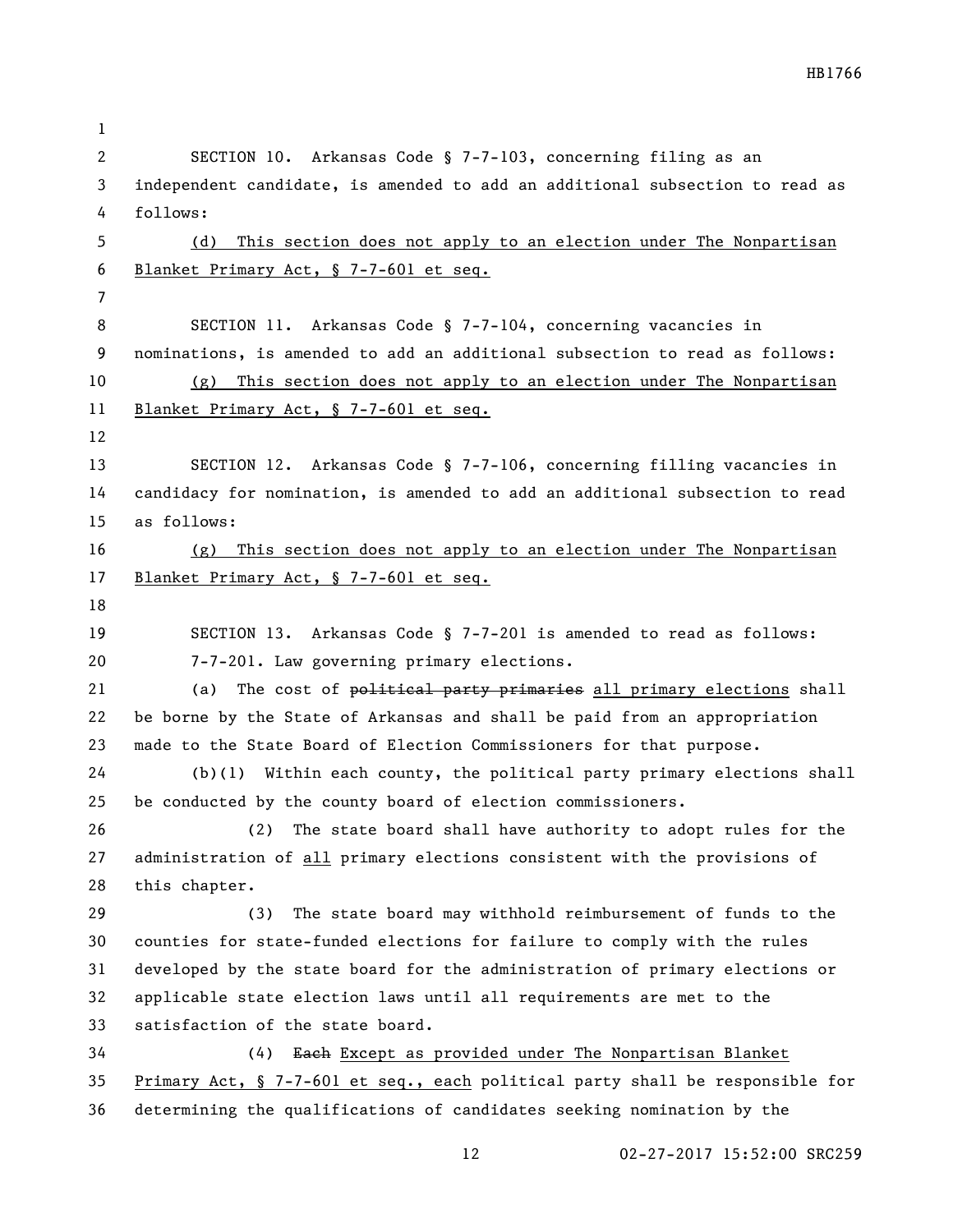HB1766

 political party, provide necessary applications for candidacy, accept and process the applications, and determine the order of its ballot.

 (c) All Except as provided under The Nonpartisan Blanket Primary Act, § 7-7-601 et seq., political party primary elections shall be conducted in 5 conformity with the provisions of this act chapter, and these elections are declared to be legal elections.

 (d) In cases of circumstances or procedures which may arise in connection with any primary election for which there is no provision of this 9 act chapter governing the circumstances or procedures, they shall be governed by the general election laws of this state or by party rules if there is no applicable general election law.

 SECTION 14. Arkansas Code § 7-7-202 is amended to read as follows: 7-7-202. Preferential and general primaries — When required — Common polling places.

 (a) Whenever any political party shall select by primary election 17 party nominees as candidates at any general election for any United States, 18 state, district, county, township, or municipal office, there shall be held a preferential primary election and a general primary election, if required, on the respective dates provided in § 7-7-203(a) and (b).

 (b)(1) A Except as provided under The Nonpartisan Blanket Primary Act, § 7-7-601 et seq., a general primary election for a political party shall not be held if there are no races in which three (3) or more candidates qualify for the same office or position as provided in subsection (c) of this section unless a general primary election is necessary to break a tie vote for the same office or position at the preferential primary.

 $\left\{\frac{e}{c}\right\}$  (2) If there are no races in which three (3) or more candidates qualify for the same office or position, only the preferential primary election shall be held for the political party. If all nominations have been determined at the preferential primary election or by withdrawal of candidates as provided in § 7-7-304(a) and (b), the general primary election shall not be held.

33  $(d)(c)$  The county board of election commissioners shall establish common polling places for the joint conduct of the primary elections of all political parties.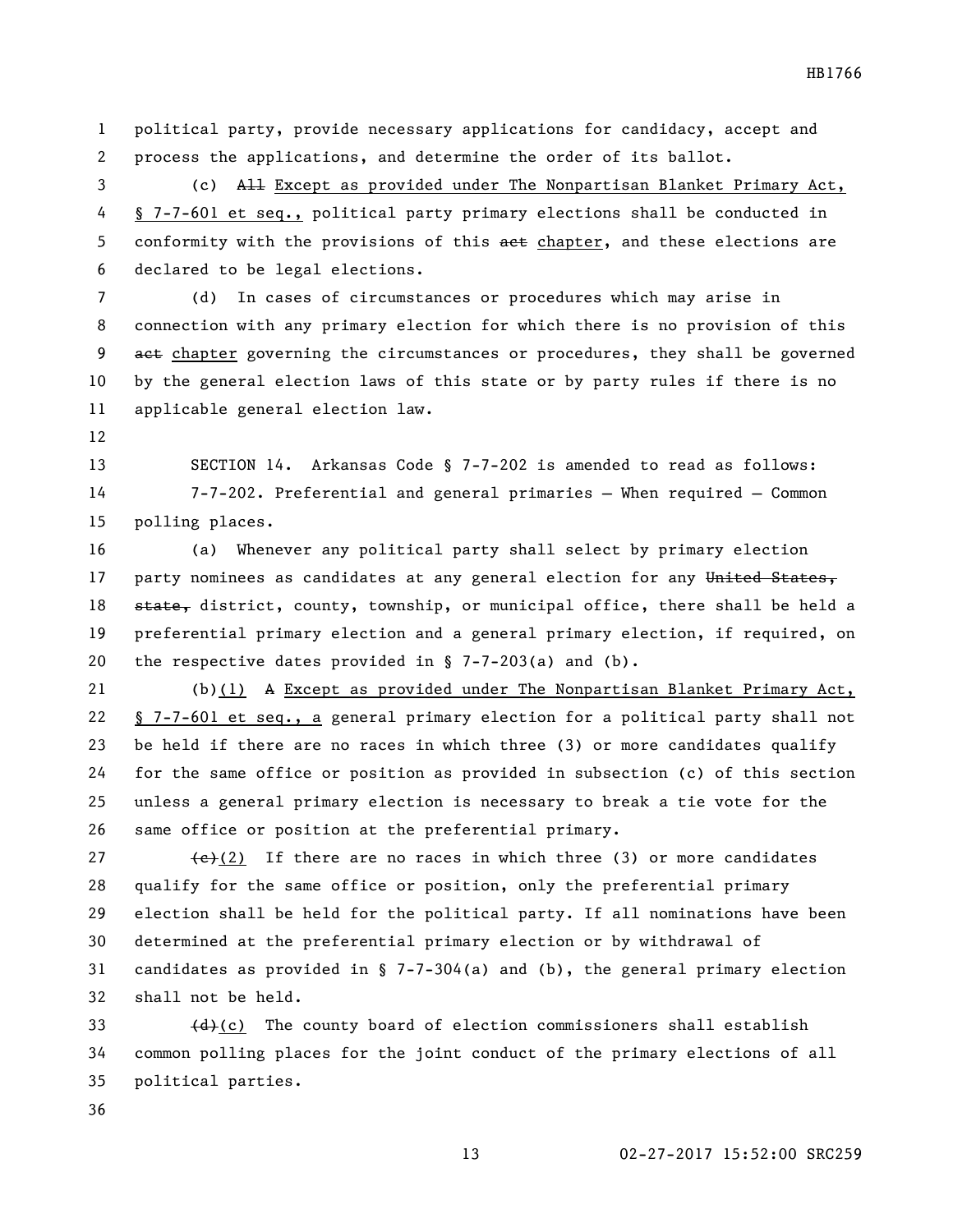SECTION 15. Arkansas Code § 7-7-203(a)-(d), concerning dates for primary elections, are amended to read as follows: (a)(1) The general primary election shall be held on the second Tuesday in June preceding the general election. (2) An open primary runoff under The Nonpartisan Blanket Primary Act, § 7-7-601 et seq. shall be held at the same time as the general primary under subdivision (a)(1) of this section. (b)(1) The preferential primary election shall be held on the Tuesday three (3) weeks before the general primary election. (2) An open preferential primary election under The Nonpartisan Blanket Primary Act, § 7-7-601 et seq. shall take place at the same time as the preferential primary election under subdivision (b)(1) of this section. (c)(1) The party filing period shall be a one-week period ending at 12:00 noon on the first day in March and beginning at 12:00 noon one (1) week prior to the first day in March. (2) Party pledges, if any, and affidavits of eligibility shall be filed, any filing fees of a political party, if any, shall be paid, and party certificates shall be issued by the party during regular office hours during the party filing period. (3) A party certificate and the political practices pledge shall be filed with the county clerk or the Secretary of State, as the case may be, during regular office hours during the party filing period. (4) The name of a candidate who fails to file a party certificate and political practices pledge by the filing deadline with the Secretary of State or county clerk, as the case may be, shall not appear on the ballot. (5) Party pledges, if any, shall be filed, filing fees, if any, shall be paid, and party certificates and political practice pledges shall be filed for special primary and special open primary elections on or before the deadline established by proclamation of the Governor or other entity authorized to call a special primary or special open primary election. (d)(1) At least seventy-five (75) days before the preferential primary election or the open preferential primary, the Secretary of State shall certify to the various county committees and to the various county boards of election commissioners a list of the names of all candidates who have filed

party certificates with the Secretary of State within the time required by

HB1766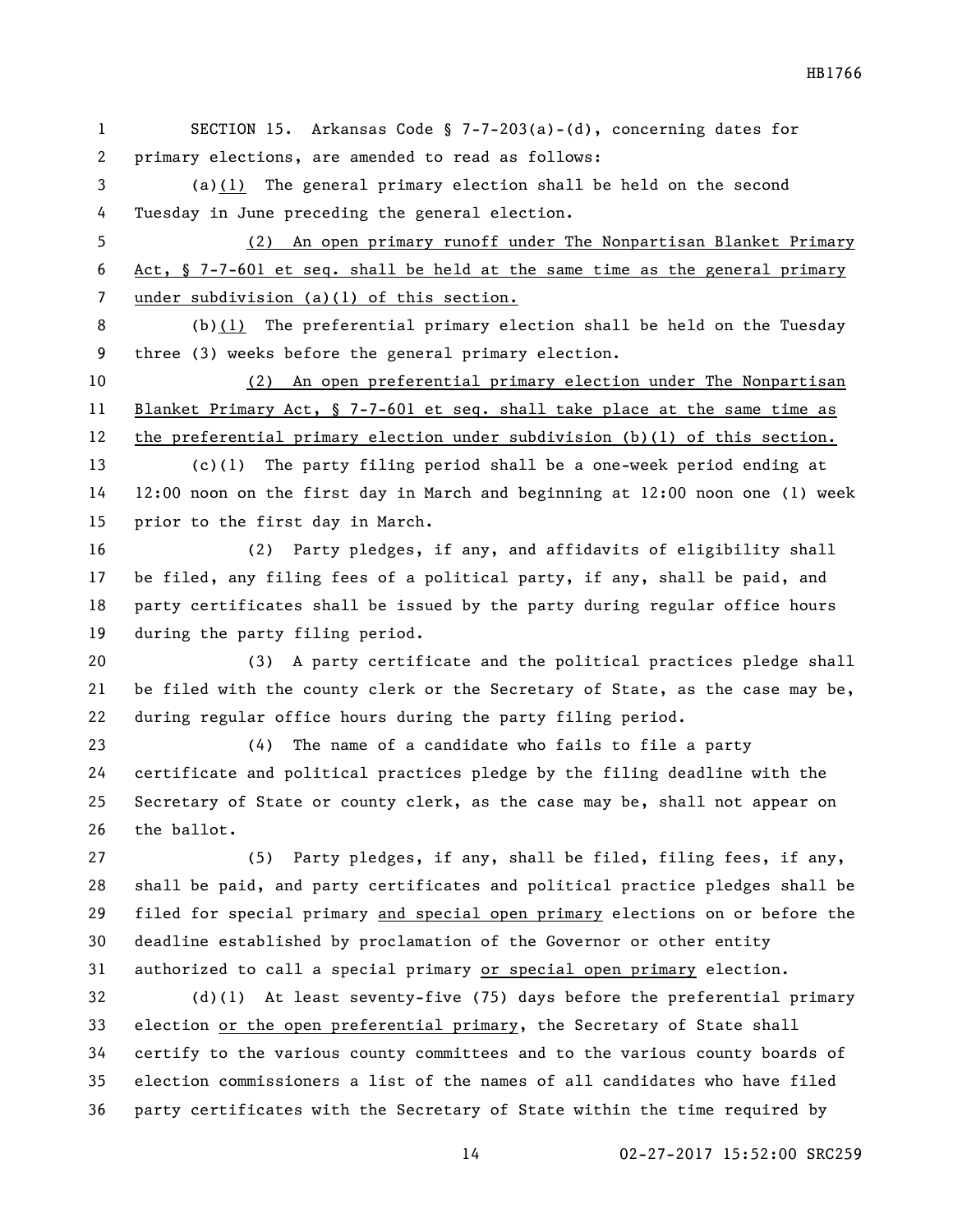law.

 (2) At least seventy-five (75) days before the preferential primary election and the open preferential primary, the county clerk shall certify to the county committees and to the county board of election commissioners a list of the names of all candidates who have filed party certificates with the county clerk within the time required by law. SECTION 16. Arkansas Code § 7-7-204, concerning the prohibition on candidacy for multiple nominations, is amended to add an additional subsection to read as follows: (c) This section does not apply to an election under The Nonpartisan Blanket Primary Act, § 7-7-601 et seq. SECTION 17. Arkansas Code § 7-7-205(c)(4), concerning petition requirements for new political parties, is amended to read as follows: (4) If Except as provided under The Nonpartisan Blanket Primary Act, § 7-7-601 et seq., if the new party maintains party status by obtaining three percent (3%) of the total votes cast for the office of Governor or nominees for presidential electors at the first general election after certification, the new political party shall nominate candidates in the party primary as set forth in § 7-7-101 et seq. SECTION 18. Arkansas Code § 7-7-301 is amended to read as follows: 7-7-301. Party pledges, affidavits of eligibility, and party filing fees — County, municipal, and township offices. (a)(1) A political party may impose a filing fee for candidates seeking nomination by that party. The filing fee for county, municipal, and township offices shall be fixed by the county committee, as authorized by the state executive committee. For all other races, the filing fee shall be established by the state executive committee. On or before 12:00 noon of the last day of the political party filing period, all candidates at primary elections of political parties shall file an affidavit of eligibility and any pledge required by such party and shall pay the party filing fees required by 34 the party, as follows:. (1) Candidates for United States Senator, for United States Representative, and for all state offices shall file the pledge and the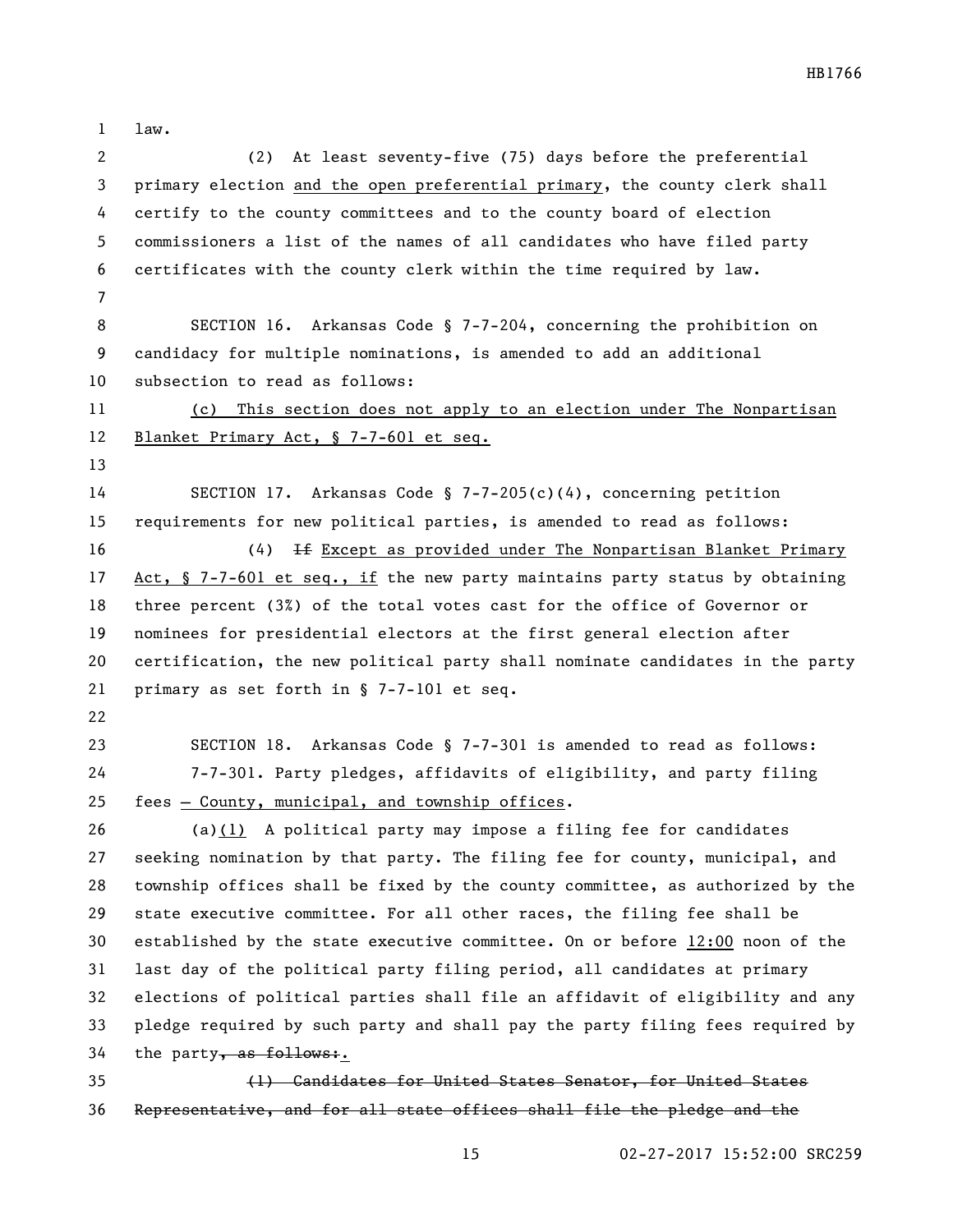affidavit of eligibility and pay the party filing fees with the secretary of 2 the state committee of the political party or his or her designated agent; (2) Candidates for district offices, including, but not limited to, the offices of State Representative and State Senator, shall file the pledge and affidavit of eligibility with the secretary of the state committee of the political party or his or her designated agent and pay the party filing fees with the secretary of the state committee of the political party 8 or his or her designated agent; and

 $(3)(2)$  All candidates for county, municipal, and township offices, candidates for county committee member, and delegates to the county convention shall file the pledge and the affidavit of eligibility and pay the party filing fees with the secretary of the county committee of the political party.

 (b) The county clerk shall not accept for filing the political practices pledge of any candidate for nomination by a political party to any 16 county, township, or partisan municipal office, nor shall the Secretary of State accept for filing the political practices pledge of any candidate for 18 nomination by a political party to any state or district office, unless the candidate first files a party certificate.

20 (c) Any candidate under this section who shall fail to file the party pledge and affidavit of eligibility and pay the party filing fee at the time and in the manner as provided in this section shall not receive a party certificate and shall not have his or her name printed on the ballot at any primary election.

 (d) The names of candidates who file with the state committee as provided in this section shall be certified to the various county committees and the various county boards of election commissioners in the manner and at the time provided in § 7-7-203.

 SECTION 19. Arkansas Code § 7-7-304, concerning names to be included on ballots, is amended to add an additional subsection to read as follows: (g) This section does not apply to an election under The Nonpartisan Blanket Primary Act, § 7-7-601 et seq.

 SECTION 20. Arkansas Code § 7-7-305(a)-(b), concerning printing of ballots, are amended to read as follows: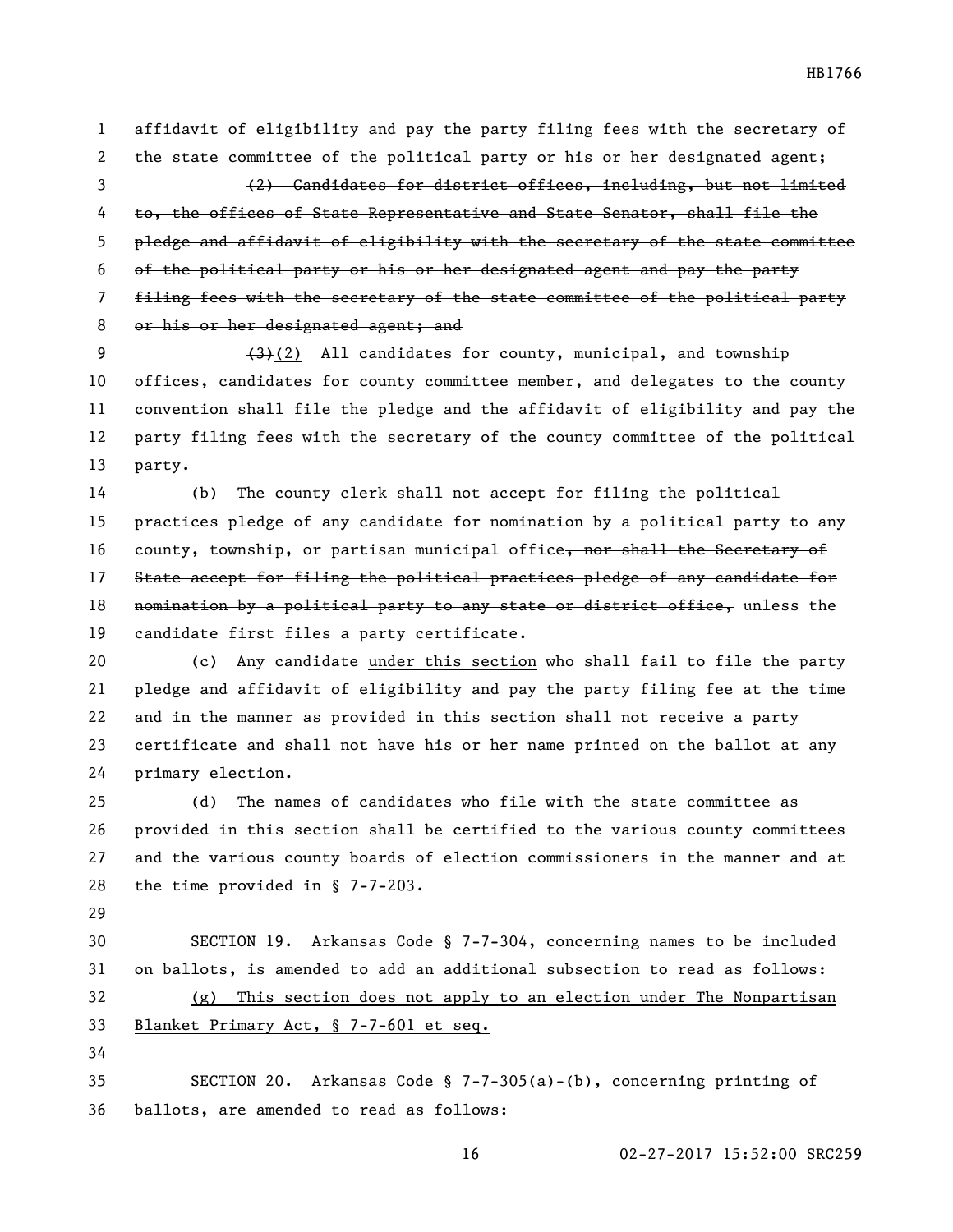(a)(1) The ballots of the all primary elections elections shall be provided by the county board of election commissioners. The form of the ballots shall be the same as is provided by law for ballots in general elections in this state.

 (2) Except as provided under The Nonpartisan Blanket Primary Act, § 7-7-601 et seq., a A different color ballot may be used to distinguish between political parties.

 (b)(1) The order in which the names of the respective candidates are 9 to appear on the ballots at all preferential and general primary elections shall be determined by lot at the public meeting of the county board of election commissioners held not later than seventy-two (72) days before the 12 preferential primary election or open preferential primary election.

 (2) The county board shall give at least ten (10) days' written notice of the time and place of the meeting to the chairs of the county committees if the chairs are not members of the board, and at least three (3) days before the meeting, shall publish notice of the time and place of holding the meeting in some newspaper of general circulation in the county. 

 SECTION 21. Arkansas Code § 7-7-306 is amended to read as follows: 7-7-306. Partisan and nonpartisan general election ballots — County, municipal, and township offices.

22 (a) At each party primary and nonpartisan general election for a 23 county, municipal, and township offices, each county board of election commissioners shall furnish a separate ballot for each political party containing:

 (1) The name of each person seeking nomination as a candidate of that political party;

 $(2)$  The name of each candidate for the general election to a nonpartisan office under § 7-10-101 [repealed]; and

30  $(3)(2)$  All measures and questions, if any, to be decided by the voters.

 (b) The county board of election commissioners shall also furnish a 33 separate ballot containing the names of all qualified candidates for the general election to nonpartisan offices and all measures, if any, to be decided by the voters.

(c) This section does not apply to an election under The Nonpartisan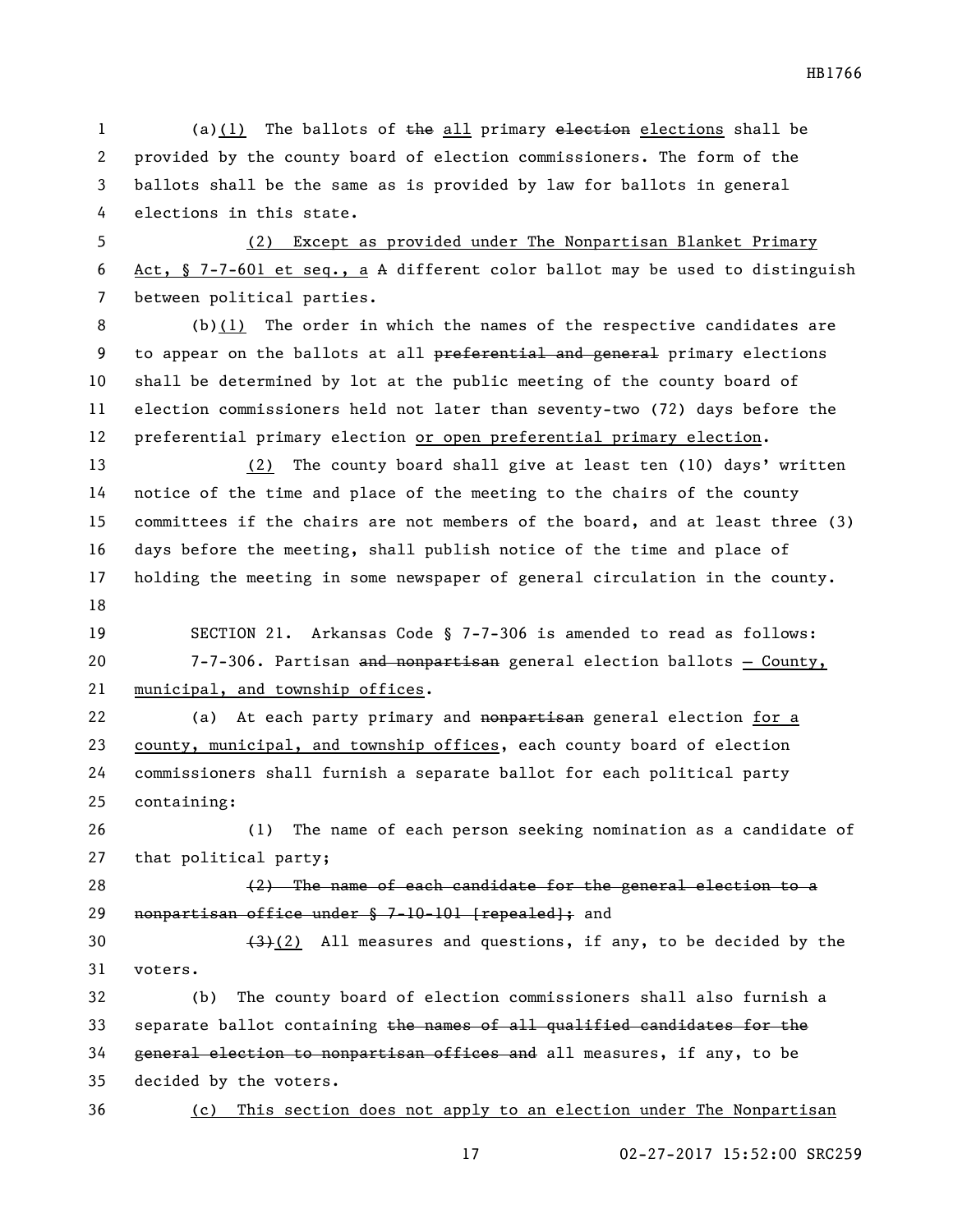Blanket Primary Act, § 7-7-601 et seq. SECTION 22. Arkansas Code § 7-8-101 is amended to read as follows: 7-8-101. Primaries — General law governs. All primaries, preferential and general, for the selection of nominees for federal offices, including those of the United States Senators and 7 Representatives, shall be held on the same date and in the same manner as the preferential and general primaries for state, district, county, and township offices and shall be governed by the same procedure prescribed by this act in 10 accordance with The Nonpartisan Blanket Primary Act, § 7-6-601 et seq.. SECTION 23. Arkansas Code § 7-10-102 is amended to read as follows: 7-10-102. Nonpartisan election of judges, justices, and prosecuting attorneys. 15 (a) The offices of <del>Justice</del> justice of the Supreme Court, Judge judge of the Court of Appeals, circuit judge, district judge, and prosecuting attorney are nonpartisan offices. (b)(1) The general elections for nonpartisan offices shall be held on 19 the same date and at the same times and places as provided by law  $f^{\text{def}}$ 20 preferential primary elections under The Nonpartisan Blanket Primary Act, § 7-6-601 et seq.. (2)(A) The names of nonpartisan candidates shall be: (i) Included on the ballots of the political parties; and (ii) Designated as nonpartisan candidates. (B) Separate ballots containing the names of nonpartisan candidates shall be: (i) Prepared; and (ii) Made available to voters requesting a separate ballot. (3) A voter shall not be required to vote in a political party's preferential primary to be able to vote in a nonpartisan election.  $\left\{\frac{e}{1}\right\}$  A person shall not be elected to the office of Justice of the Supreme Court, Judge of the Court of Appeals, circuit judge, district judge, or prosecuting attorney unless the person receives a majority of the votes 36 cast at the election for the office.